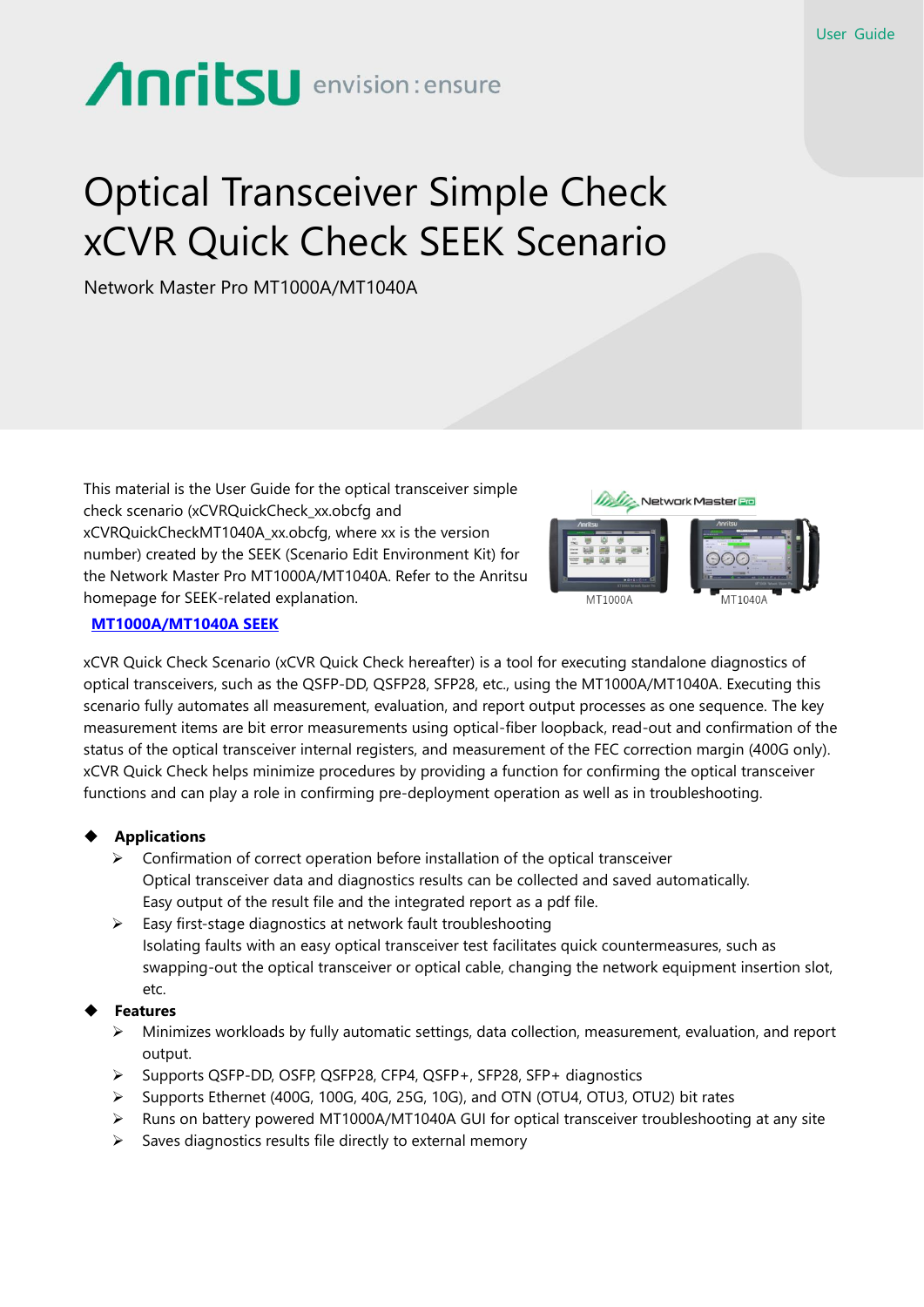#### **Scenario Registration**

After starting the MT1000A/MT1040, start Scenario.Mgr with the utility and select this scenario to register from the  $\mathbb{A}$  symbol at the top right of the screen. After registration the icon appears in the utility. This scenario is saved to the ¥Internal¥windowsinstaller¥scenario path when installing the MT1000A/MT1040A software (version 9.05 or newer).



#### **Scenario Execution**

The test screen is displayed by touching the scenario icon. Then, touching the start button  $\Box$  at the screen top-right executes the scenario automatically according to the following sequence. The type of optical module to be measured, measurement port, and measurement conditions, etc., can be changed easily by following the dialog-type conversation. In addition connection mistakes are prevented by the explanation of measurement ports displayed in the on-screen measurement diagram.